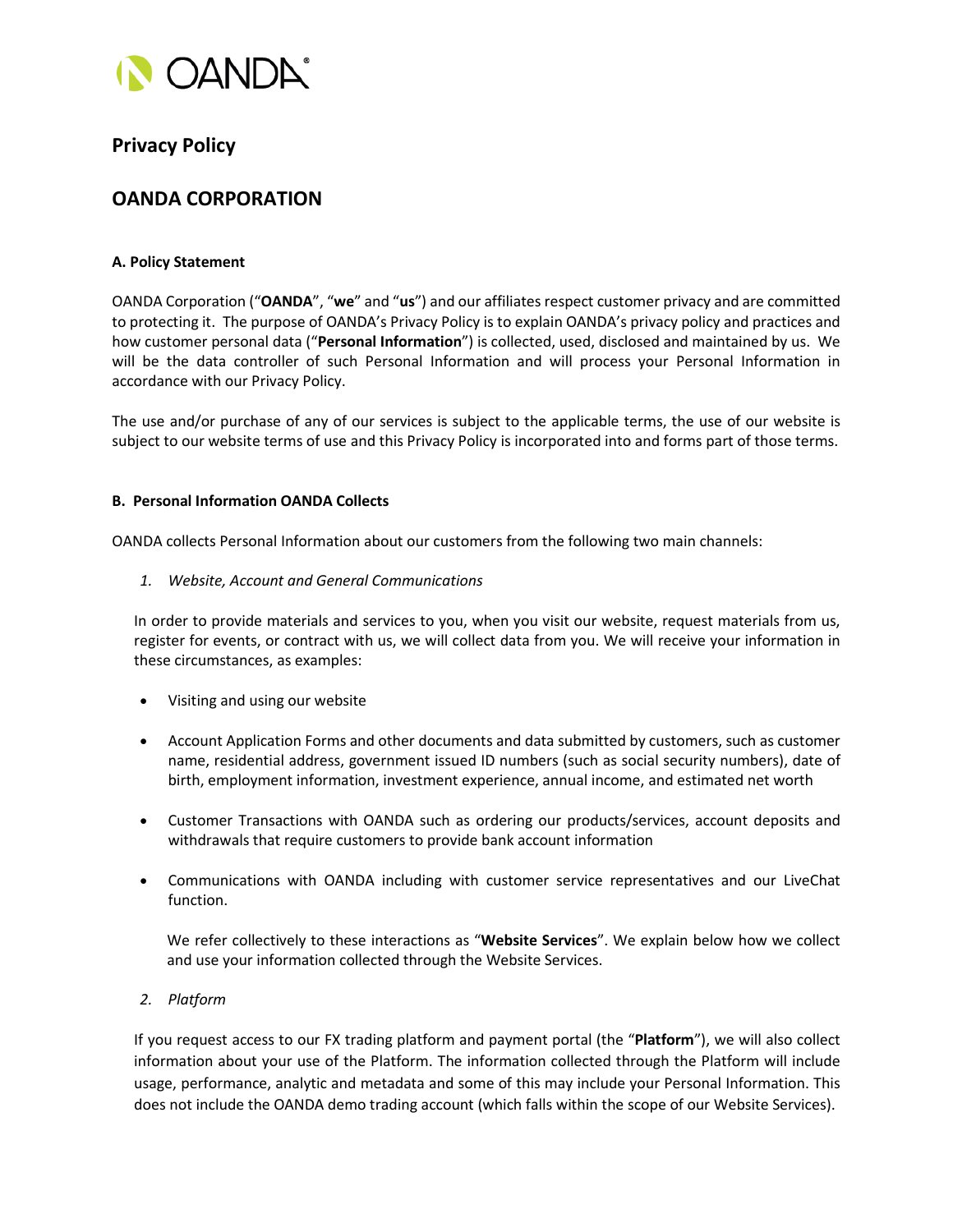OANDA does not collect more Personal Information than is required to open and operate customers' accounts, and to comply with regulatory compliance and other legal obligations.

#### **Website, Account and General Communications**

## *What We Collect*

We (or third-parties acting on our behalf) may collect your information, including your Personal Information, when providing the Website Services including:

- Name
- Email
- Address
- Phone Number
- Country of Residence
- Date of Birth/Age
- IP address.

#### **Platform**

#### *What We Collect*

We (or third-parties acting on our behalf) may collect your information, including your Personal Information, when providing access to the Platform including:

- Name
- Email
- Address
- Phone Number
- Country of Residence
- Date of Birth/Age
- Tax Identification Number
- Income
- Income Source
- Level of liquid savings and investment
- IP address
- Employment Status
- Employer Name
- Industry
- Trading Experience
- Offences by way of a background check
- Government Identifiers: Social Security Number/Passport Number & Passport Expiry (which we electronically verify).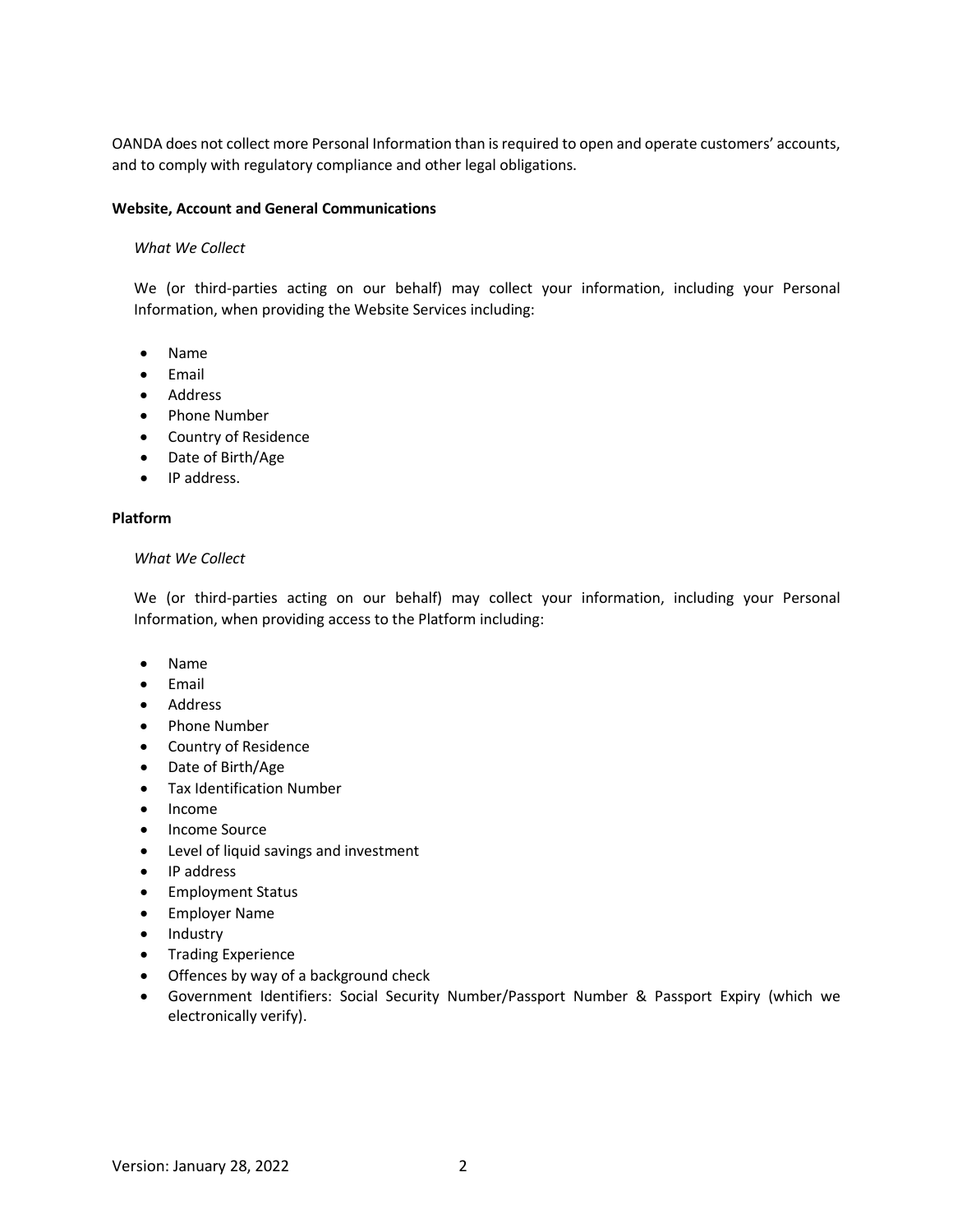## **C. How OANDA Uses Personal Information**

We may hold and retain information about you for various purposes based on different reasons.

## *1. Website, Account and General Communications*

Some of the information we collect from you we need to enable us to deliver the Website Services to you in accordance with our terms, sometimes we are required by law and regulations to collect and process this information about you. At other times, we consider it is in our legitimate business interests to collect and process this information, taking into consideration your privacy rights. We may use your information to:

• Fulfill your orders or respond to requests you make in connection with providing the services under our terms with you

To provide you with a response pursuant to your request and your agreement with the applicable terms, we will collect and use Personal Information including your name and email address.

• Provide our Website Services to you, including access to a demo account or support through our LiveChat function.

In order to perform the Website Services under the contract between you and OANDA, we have to collect certain Information from you such as your name and contact details. Without this information, we may not be able to deliver the services which you request from us.

• Improve and develop the Website Services

We look for ways to innovate and advance our Website Services. We will use Information about how you use the Website Services, including how you interact with various aspects of the Website Services, the duration for which you use the Website Services and content that is of interest to you, in order to do this. It is in our legitimate business interests to use Personal Information in this way to develop improved Website Services.

• Send administrative information, changes to contract terms or policies

Where we make updates to terms and policies we are required under certain laws and under our contract with you, to notify you of these changes. Other administrative communications, may be necessary in order for us to perform our obligations under the contract with you, or may be sent out in line with our legitimate business interests.

• Send marketing communications like product announcements, educational materials or upcoming online or offline events, where you have not objected to receiving these or with your consent where required. This may also include inviting you to participate in various promotional activities and consumer research surveys

It is in our legitimate business interests to generate growth for our own business to ensure we continue to generate development for our company and drive sales of our products and services. We will carry out marketing campaigns and research surveys in accordance with other applicable laws.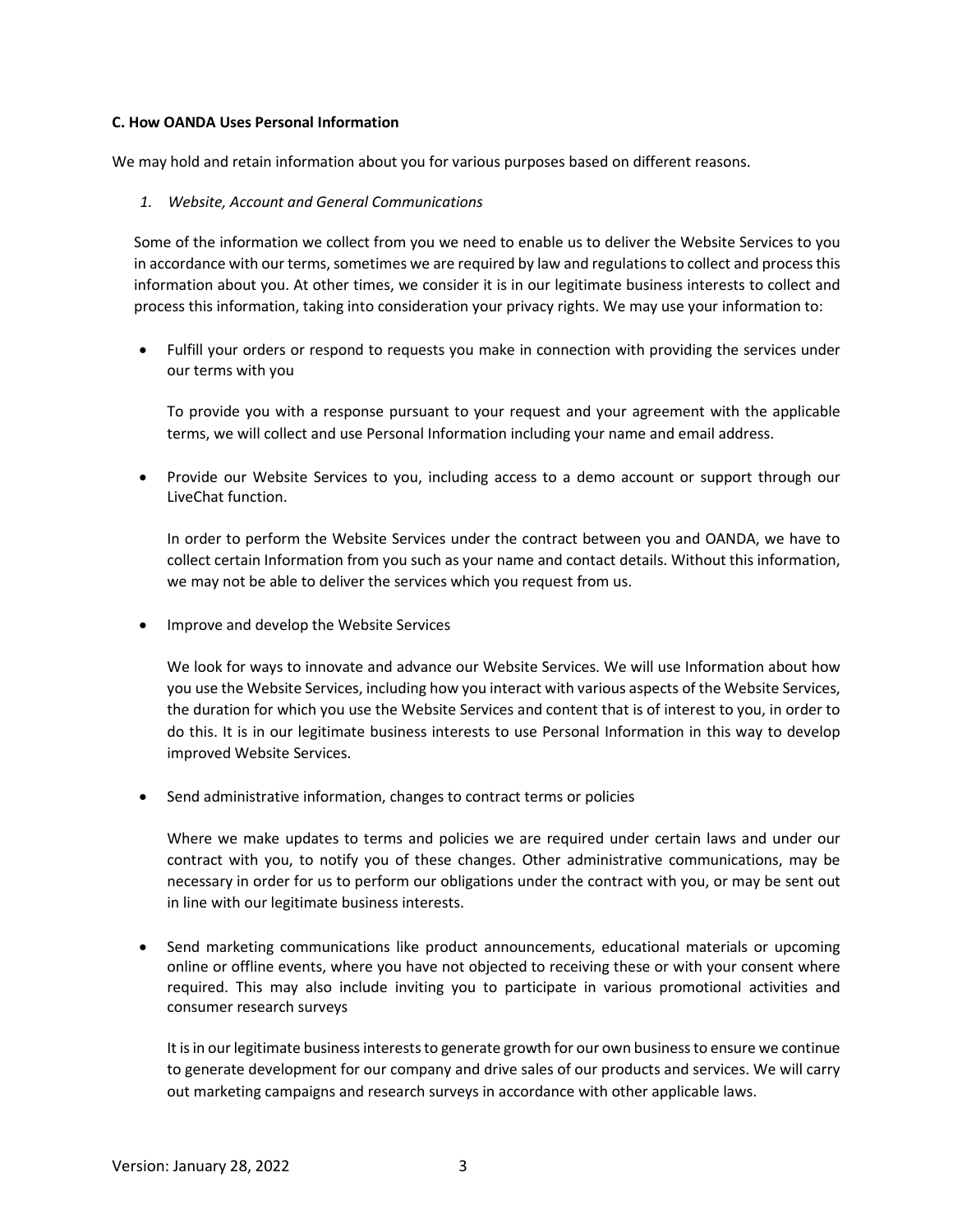• Research and analyse how our Website Services are used via cookies, web beacons and other similar technologies to personalize the Website Services. (For more information about our use of cookies and your choices to opt-out of their use, see "Cookies" at section H below.)

We use your information in our legitimate business to understand how you interact with our Website Services and to deliver relevant content to you online.

• Diagnose and fix technical issues and monitor the security of our environments

We need to understand how our Website Services are performing in order to prevent and address any issues that may present themselves with regard to technical and security operations. We may process your Personal Information for this purpose in our legitimate business interests to protect the integrity of the Website Services

- To comply with any applicable law, regulation, legal process, or governmental request.
- For any other purpose disclosed to you in connection with our Website Services from time to time

If we intend to process your Personal Information for a purpose other than that set out above, we will provide you with information prior to such processing.

It is also in our legitimate business interests to process your Personal Information to protect our rights or property, or the security or integrity of our Website Services.

*Third-Party Content.* The Website Services may offer access to third party services. These services may collect and use your information. This Privacy Policy does not extend to third-party apps or add-ons (which may also collect your Information) even if packaged by OANDA or offered through the Website Services.

# *2. Platform*

We collect Personal Information including payment details, as set out above, in order to provide access to the Platform under the contract between OANDA and you. We are also required to keep these payment details to comply with our own legal obligations.

We also collect and process usage data when you use our Platform (e.g*.* IP address, session duration, activities undertaken on the Platform and other use data) ("**Usage Data**") in order to provide, maintain, and improve our Platform.

In addition, we collect and process data about our Platform, features or users in order to improve the Platform ("**Analytics Data**"). Analytics Data may include information about the devices operating the Platform (e.g. browser type/version, OS type/version, device type/version), or such other similar information about user configuration or operation of service features or functionality.

Whilst both Usage Data and Analytics Data may not contain information that we can use to identify you in the "real world" (such as a name or address), we collect this data and store it against a uniquely assigned ID.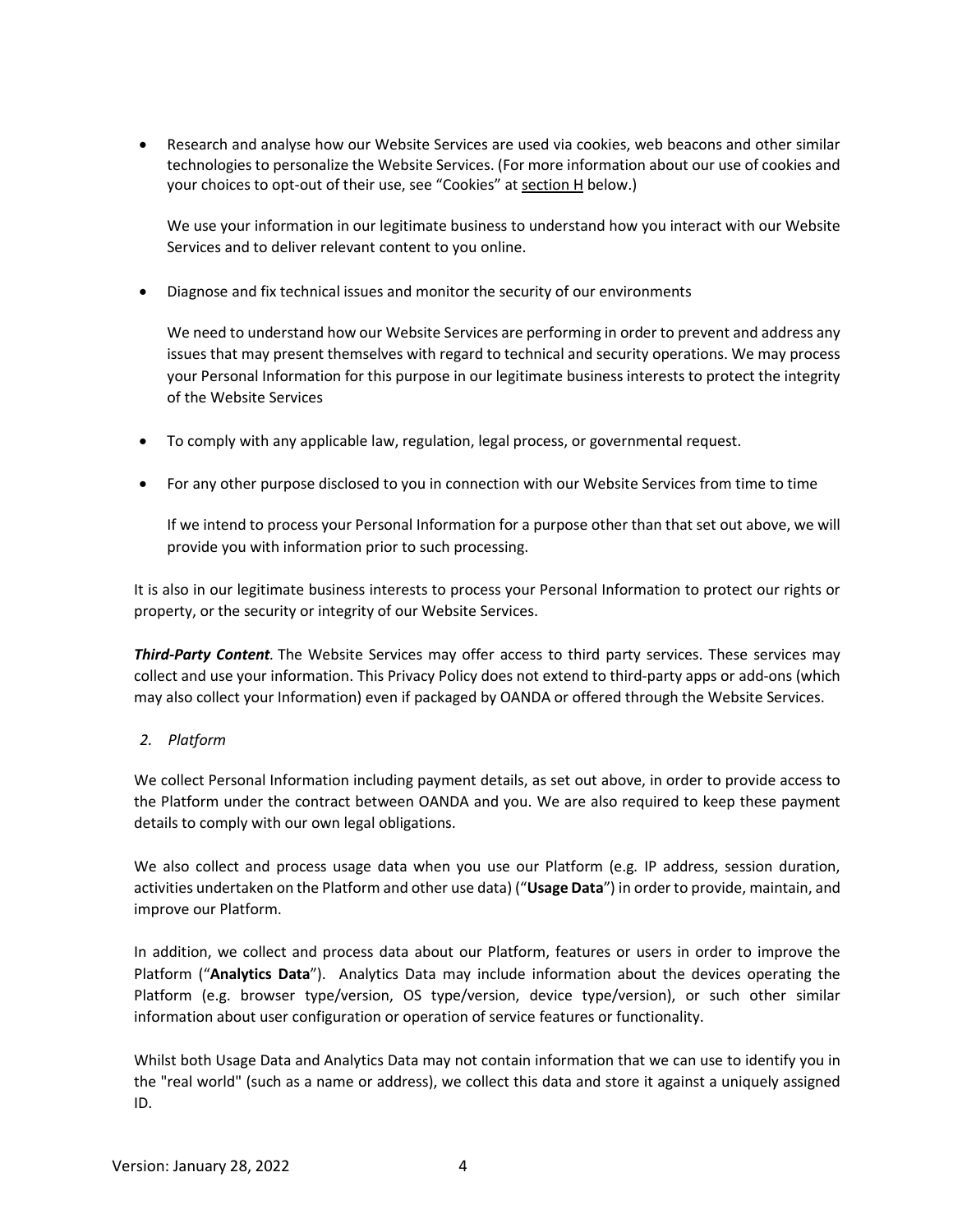We may use automated decision making to analyse the transactions you conduct using the Platform and create a profile of your usage. We may use algorithms to perform this analysis. This assists the monitoring of transactions for fraudulent activity as well as review general performance of our clients. If this raises concerns about fraudulent activity, we may take steps to close the client account and liaise with authorities as is necessary.

## *How we use this Platform data*

**Usage Data.** Specifically, OANDA may use Usage Data to:

- Positively identify and determine eligibility of customers opening accounts
- Evaluate whether currency trading is suitable for each customer
- Complete bank deposits and withdrawals
- Effect, administer or enforce transactions requested or authorized by the customer and
- Maintain or service the customer's account with OANDA.

Our lawful basis for using Usage Data is in order to take steps to enter into a contract with you or as is necessary for the performance of a contract already in place between us.

**Analytics Data.** OANDA uses Analytics Data to help us better understand how our Platform is being used, make improvements, and develop new features, products and services. We may use this data to:

- Better understand how our users configure and use our Platform
- Determine which configurations or practices optimize performance (e.g*.* best practices)
- Perform data analysis and audits
- Identify, understand and anticipate performance issues and the environmental factors that affect them
- Other such business purposes relating to the operation, improvement, or development of our Platform.

The use of this Analytics Data, for the purposes described in the above, is carried out pursuant to our legitimate business interests, to develop, expand and improve our Platform offering.

We are sure to balance our legitimate business interests with your privacy rights and we take steps in how we process and use Usage Data and Analytics Data to protect these.

Personal Information collected online may be combined with other information customers provide to OANDA in hard copy or through the OANDA help desk.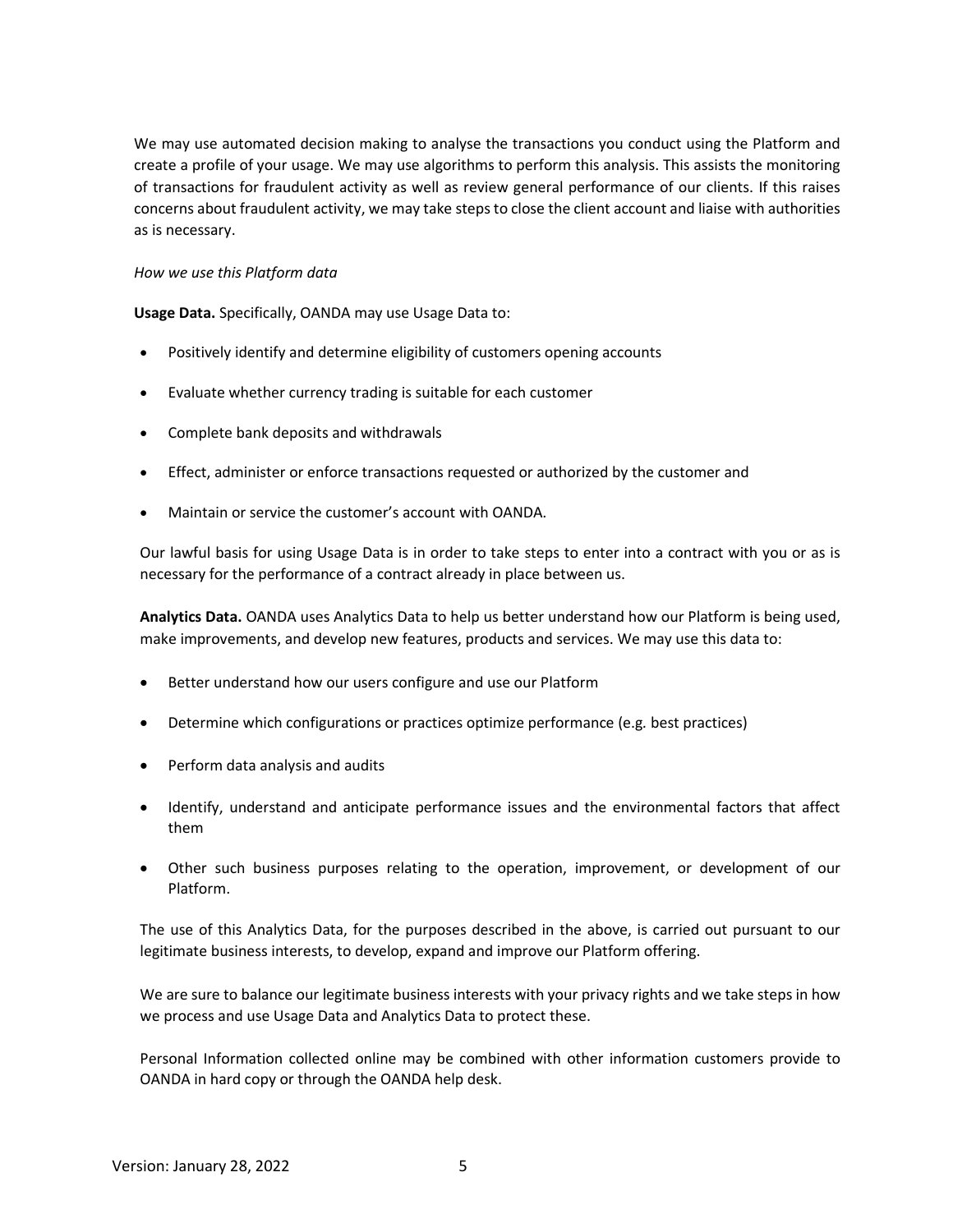# **D. Disclosure of Customer Personal Information**

OANDA may disclose Personal Information of current and former customers to affiliated and non-affiliated third party entities in connection with our business, including, without limitation:

- to OANDA's service providers that perform services on OANDA's behalf under written agreements which restrict use of Personal Information to the limited purposes for which it is provided to them and to refrain from further use or disclosure except as permitted by law. This may include companies who perform background checks or identity verification, infrastructure, data analysis, business intelligence, customer relationship platform providers, marketing support services providers, consumer research service providers, cloud service providers, and IT service providers
- to communicate with credit reference and information agencies
- to OANDA strategic partners to permit them to assess your interest in Website Services, including foreign exchange payments and international money transfers
- to OANDA affiliates, who are permitted to disclose and use the information only to the extent that OANDA may disclose and use the information under this Privacy Policy
- in the ordinary course of business to OANDA's attorneys, accountants and auditors
- to persons holding a legal or beneficial interest relating to the customer's account
- to persons acting in a fiduciary, representative, or attorney capacity in relation to an account
- to protect against actual or potential fraud, unauthorized transactions, claims or other liability
- to government, regulatory or law enforcement agencies to the extent permitted or required by law, or to comply with applicable legal requirements
- to monitor our services, whether provided by ourselves or a third party
- to comply with civil, criminal or regulatory investigations, or judicial process, summons or warrant by appropriate federal, state, or local authorities or
- in the event of a proposed or actual reorganisation, merger, sale, joint venture, assignment, transfer, or other disposition of all or any portion of OANDA's business, assets or stock (including in connection with any bankruptcy or similar proceedings).

The client confidentiality obligations set out in our Privacy Policy do not and will not apply to, and in respect of, any confidential information required to be disclosed (by us or you) pursuant to any applicable law, or the lawful request of any court of competent jurisdiction, government agency, or regulatory body, provided in each case you (or we) notify and consult with us (or you) in advance and as to the timing and content of such disclosure, except where applicable law prohibits us (or you) from doing so.

Except as stated in this Privacy Policy, OANDA will not share Personal Information about any present or former customer with any non-affiliated third party without the customer's prior written consent.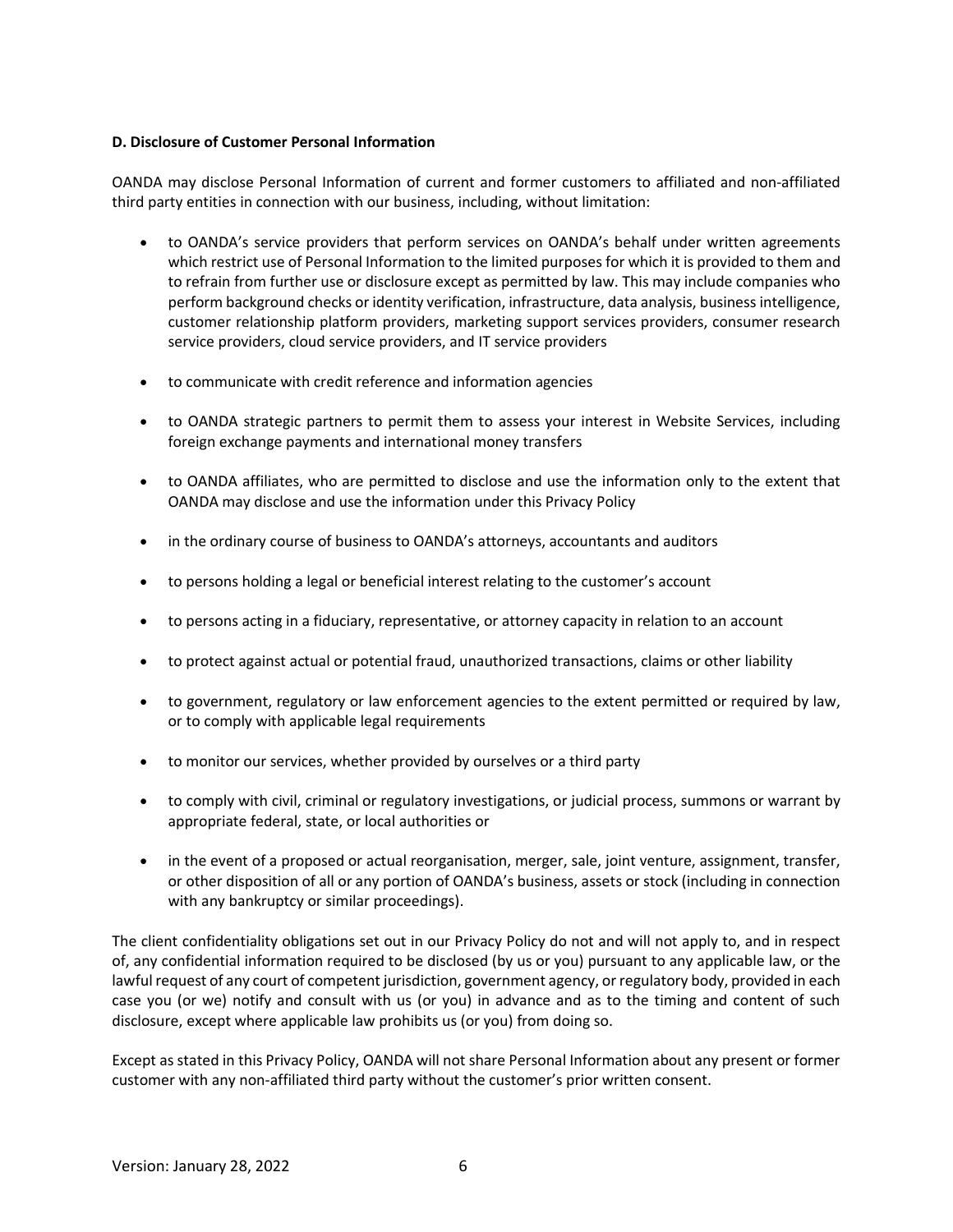#### **E. How we secure your Personal Information**

All information you provide to us is stored on our secure servers. OANDA has implemented procedures to safeguard customer Personal Information. OANDA restricts access to Personal Information to those OANDA employees who need to know that information in order to provide our products or services to them. OANDA maintains physical, electronic and procedural safeguards to safeguard Personal Information. OANDA protects customer account information by keeping it on the secure portion of its website, using firewalls and other security technology to protect its network and systems from external attacks, and by requiring customers to enter a unique user ID and password to access the fxTrade and fxTrade Practice systems. OANDA conducts periodic internal audits of its business practices and procedures, examining its confidentiality standards and information access, in order to best protect our customers' Personal Information.

Where we have given you (or where you have chosen) a password which enables you to access certain parts of our Website Services and Platform, you are responsible for keeping this password confidential. We ask you not to share a password with anyone.

Unfortunately, the transmission of information via the Internet is not completely secure. Although we will do our best to protect your Personal Information, we cannot guarantee the security of your data transmitted to our Website Services and Platform; any transmission is at your own risk. Once we have received your information, we will use strict procedures and security features to try to prevent unauthorized access.

## **F. How long we retain your Personal Information for**

We retain Personal Information (a) in relation to the Platform, for as long as you have an account with us in order to meet our contractual obligations to you and for five years after that to identify any issues and resolve any legal proceedings, (b) in relation to Website Services, for 12 months unless such data is likely to relate to a contract you may/have entered into in the future, and subject to any subject access requests you may make and (c) in relation to any data provided with consent for research purposes, until such time when the data are no longer needed for the purpose for which they were first collected.

We may also retain aggregate information beyond this time for research purposes and to help us develop and improve our services. You cannot be identified from aggregate information retained or used for these purposes.

## **G. Customer Recourse**

Any concerns a customer may have regarding OANDA's Privacy Policy or specific complaints about how customer Personal Information has been collected, used or disclosed should be forwarded in writing to OANDA's Privacy Officer. OANDA will thoroughly investigate the complaint and will take whatever actions are warranted and notify the customer once this has been done.

#### **H. Cookies**

Cookies are small text files placed in visitors' computer browsers to store their preferences. The Website Services, our Platform, and our third party partners, collect and store information that is generated automatically as you use it, including your preferences and anonymous usage statistics.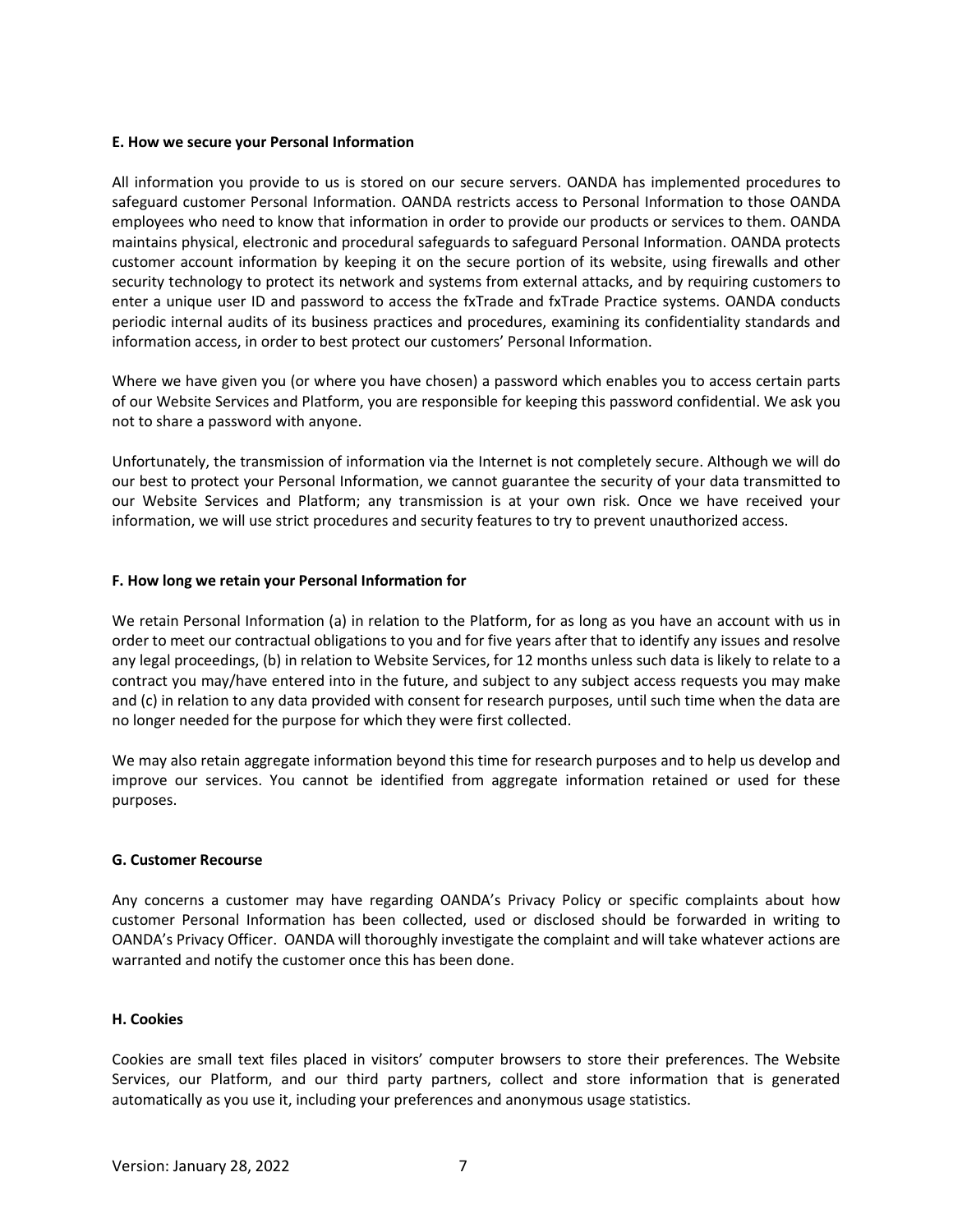OANDA collects information about your device and uses tracking mechanisms such as cookies to: (i) facilitate customer use of our website and mobile applications, (ii) enable customization of our online services and website features, (iii) avoid customer re-entry of data, (iv) store customer preferences for certain kinds of information, (v) enhance security measures, and (vi) gather data about usage of our website and mobile applications for research and promotions.

OANDA uses cookies from third party service providers to facilitate website tracking and security measures and may share the information collected with third parties acting as our service providers, who are required to maintain the confidentiality of the information.

We use these cookies and other technologies on the basis that they are necessary for the performance of a contract with you, or because using them is in our legitimate interests (where we have considered that these are not overridden by your rights), and, in some cases, where required by law, where you have consented to their use.

We use the following types of cookies:

- **Essential** cookies. These are cookies that are required for the operation of our Website Services and/or our Platform and under our terms with you. They include, for example, cookies that enable you to log into secure areas of our Website Services and/or our Platform.
- **Analytical/performance** cookies. They allow us to recognize and count the number of visitors and to see how visitors move around our Website Services and/or our Platform when they are using it. This helps us for our legitimate interests of improving the way our Website Services and/or our Platform works, for example, by ensuring that users are finding what they are looking for easily.
- **Behavioral** cookies. These are used to recognize you when you return to our Website Services and/or our Platform. This enables us, subject to your choices and preferences, to personalize our content, greet you by name and remember your preferences (for example, your choice of language or region).
- **Marketing** cookies. These enable you to experience more relevant online content and see adverts which are aligned with your interests, as indicated by your activity on our site.

Customers can configure their browser preferences not to accept these cookies however this may result in reduced functionality. Some third-party vendors that provide ads on OANDA web pages may use cookies to collect details on customer website visits and other data (but not names, addresses, email addresses, or telephone numbers) in order to provide ads about goods and services of particular interest to individual customers. For more information on this practice or to opt out, please visit [www.aboutcookies.org.](http://www.aboutcookies.org/)

# **I. Links to non-OANDA websites**

The OANDA website may provide links to third-party websites for customer convenience and information. If customers decide to access those links, they will leave the OANDA website. OANDA does not control those third-party sites or their privacy practices, which may differ from OANDA's. OANDA does not endorse or make any representations about third-party websites. Any Personal Information customers choose to give to unrelated third parties is not covered by OANDA's Privacy Policy. Customers should review the privacy policy of any third-party website before submitting Personal Information. Some third-party companies may choose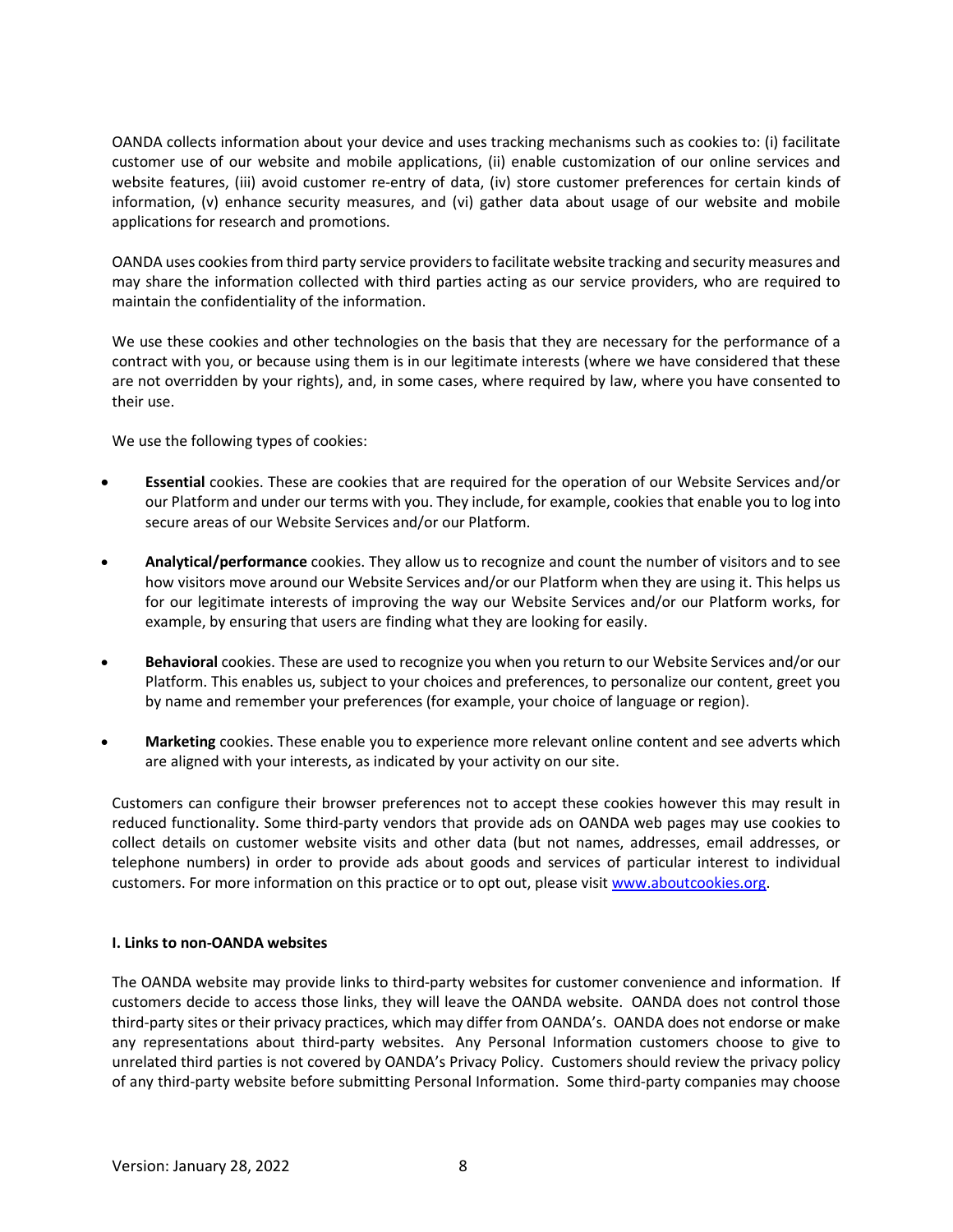to share their Personal Information with OANDA. That sharing is governed by the disclosing company's privacy policy.

## **J. Notification of Policy and Policy Changes**

OANDA provides an initial notice of its Privacy Policy to customers at the time it establishes a customer relationship, and at least annually thereafter, and the Privacy Policy is dated and posted on its website. Updates will be posted on the OANDA website, so our customers will always know what information we collect, how we use it, and what choices they have.

# **K. Plaid**

OANDA uses Plaid Inc. ("**Plaid**") to gather customer data from financial institutions. By using our service, you grant Plaid the right, power, and authority to act on your behalf to access and transmit your personal and financial information from the relevant financial institution. You agree to your personal and financial information being transferred, stored, and processed by Plaid in accordance with the Plai[d Privacy Policy.](https://plaid.com/legal)

# **L. For Customers Who Are Resident in the European Union (EU)**

The data that we process in relation to you may be transferred to, and stored at, a destination outside the European Economic Area (EEA) that may not be subject to equivalent data protection law. It may also be processed by staff situated outside the EEA who work for us or for one of our suppliers.

We may transfer your personal information outside the EEA:

- In order to store it
- In order to enable us to provide goods or services to and fulfill our contract with you or the company you work for. This includes order fulfillment, processing of payment details, and the provision of support services
- Where we are legally required to do so
- In order to facilitate the operation of our group of businesses, where it is in our legitimate interests and we have concluded these are not overridden by your rights.

Where your information is transferred outside the EEA, we will take all steps reasonably necessary to ensure that your data is subject to appropriate safeguards, such as relying on a recognized legal adequacy mechanism, and that it is treated securely and in accordance with this Privacy Policy. We may transfer your personal information to the following countries outside the EEA:

• Any member of our group, which means our subsidiaries, our ultimate holding company and its subsidiaries, the details of which are set out in the table below, and for these transfers we use European Commission approved contractual clauses for transfers (referred to as ["Model Clauses"](https://ec.europa.eu/info/law/law-topic/data-protection/data-transfers-outside-eu/model-contracts-transfer-personal-data-third-countries_en))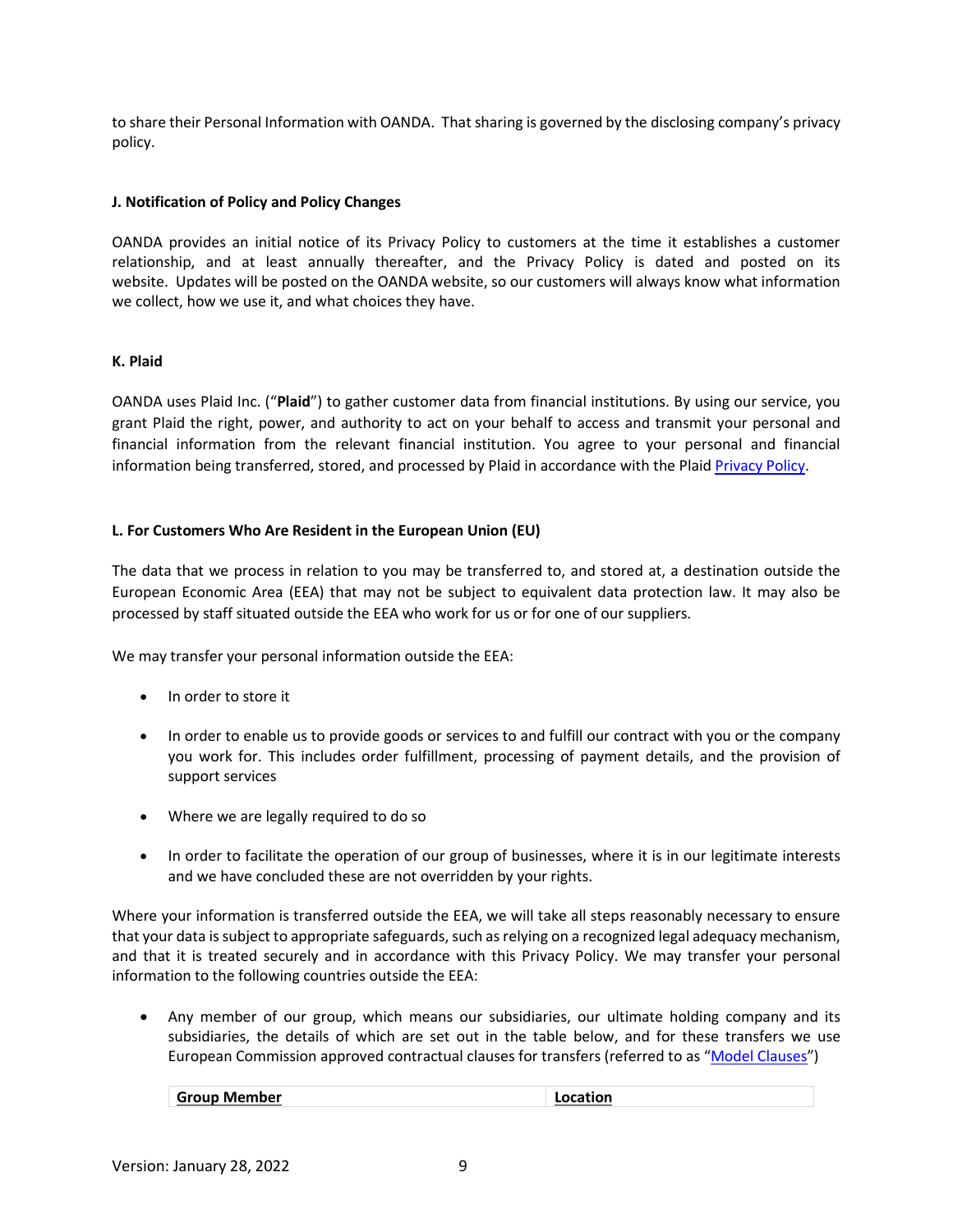| <b>OANDA Global Corporation</b>       | <b>United States</b>          |
|---------------------------------------|-------------------------------|
| <b>OANDA Corporation</b>              | <b>United States</b>          |
| <b>OANDA (Canada) Corporation ULC</b> | Canada                        |
| OANDA Asia Pacific Pte. Ltd.          | Singapore                     |
| OANDA Japan Inc.                      | Japan                         |
| OANDA Australia Pty. Ltd.             | Australia                     |
| OANDA Europe Ltd.                     | United Kingdom                |
| OANDA Europe Markets Ltd.             | Malta (EU)                    |
| OANDA Global Markets Ltd.             | <b>British Virgin Islands</b> |
| OANDA Poland sp. z o.o.               | Poland (EU)                   |

• Our vendors, details of which are set out below, and for these purposes we use Model Clauses:

| <b>Vendor Purpose</b>                   | Location                     |
|-----------------------------------------|------------------------------|
| Email Service Provider                  | <b>United States</b>         |
| Cloud Data Storage                      | <b>United States</b>         |
| <b>Messaging Service Provider</b>       | <b>United States</b>         |
| Chat Service for Customer Support       | United States, Europe, China |
| <b>Team Collaboration Software</b>      | United States, Australia     |
| <b>Customer Relationship Management</b> | <b>United States</b>         |
| <b>Identity Verification</b>            | United States, Canada        |
| <b>Business Intelligence</b>            | <b>United States</b>         |
| <b>Marketing Support Services</b>       | <b>United States</b>         |
| <b>Funds Processing</b>                 | United States, Canada        |
| Consumer Research                       | <b>United States</b>         |
| <b>Customer Service</b>                 | <b>Philippines</b>           |
| <b>Onboarding Processing</b>            | Philippines                  |

## **Your Data Subject Rights**

You have the right under certain circumstances:

- to receive information about the processing of Personal Information concerning you. You are entitled to access your Personal Information
- to request the rectification or erasure of your Personal Information held by us
- to object to the further processing of your Personal Information, including the right to object to marketing
- to request that your provided Personal Information be moved to a third party.

Depending on the context of your request, such as erasure, we may not be able to provide you with access to some or all of the Website Services and/or Platform, since we process your information in order to provide you with such access.

*Your right to withdraw consent:*